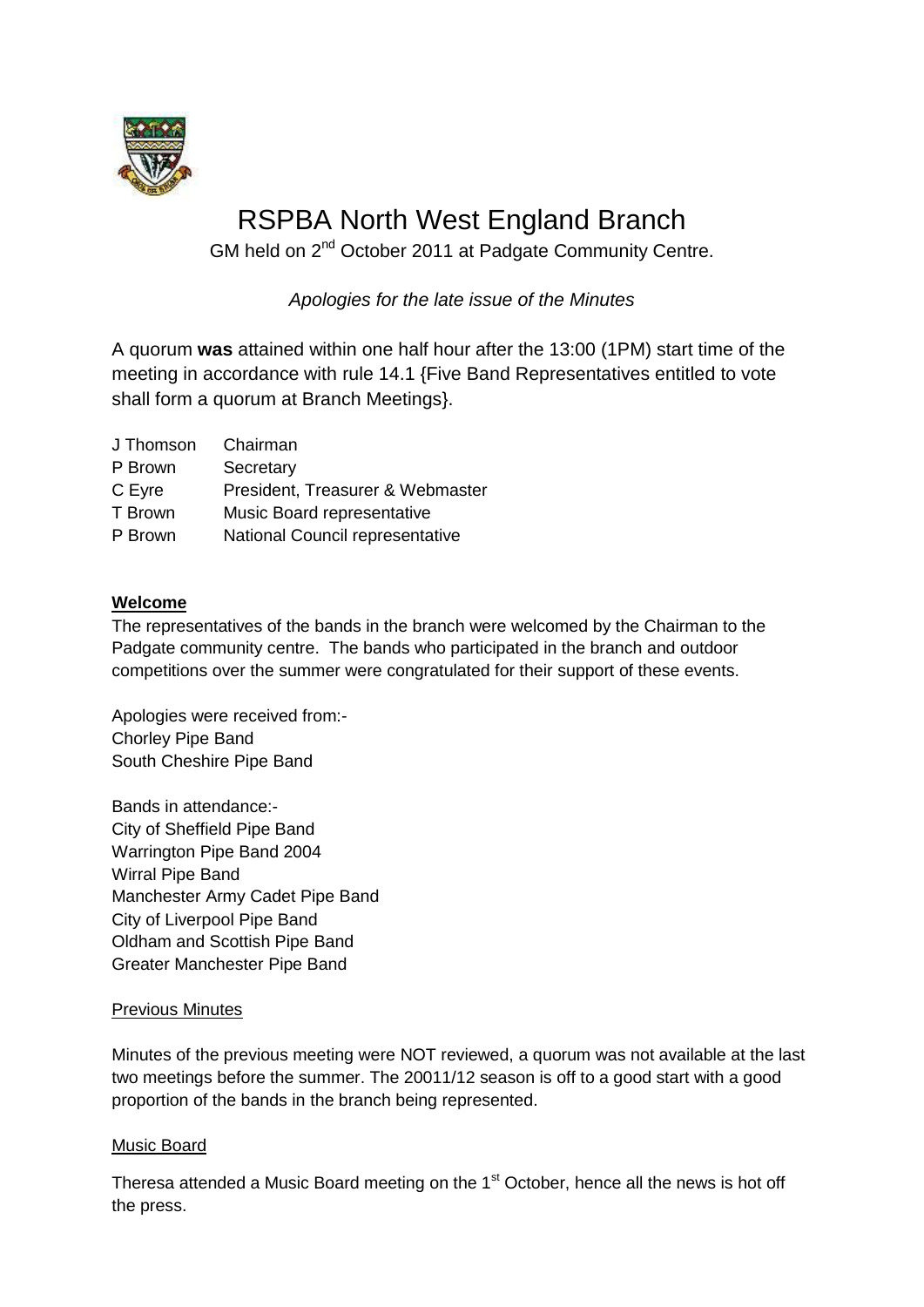The revised band grades are available on the RSPBA web site, subject to ratification by the National Council and appeal by the Pipe Majors. The bands which may be of interest are Pride of Murray and Greater Manchester Fire and Rescue, both bands have been down graded.

Due to an administration error the revised playing criteria for the grade 4a was not announced in the Worlds 2011 programme. The criteria is to be 2\*2 part March + 2\*2part Strathspay + 2\*2part Real.

The branch can hold a workshop to enable bands to look at the 4a playing requirements relating to the March, Strathspay and Real. The branch to provide the venue and accommodation, headquarters will cover the travel costs.

The music board are looking at the format of a 2 day World Championships for 2013. If any one has any ideas that they would like to be considered please let Theresa know. Lower grade bands to have the Heats and Finals on the same day. Grade 1 no pre qualifiers, MSR one day, Medley the next both with an on the line draw.

Work is ongoing with Pipe Band Studies; PDQB is being progressed by bands and branches. We had a good drumming day earlier in the year; need to look at running one at another venue so we get greater participation from more bands.

#### National Council

There has not been a National Council meeting following the outdoor season, there should be more to report at the next meeting.

We are in interesting times the RSPBA became a Ltd company at the end of Feb 2011. The constitution has been replaced by company documents; Articles of Association along with Rules and Standing Orders.

Your Band Secretary is a key official; the band membership and band relationship with the RSPBA is centred on the secretary, the annual renewal will be a key declaration going forwards (no secretary no band!). It is the secretary that has the voting option at the RSPBA AGM.

Although the RSPBA do not allow postal voting, proxy voting is allowed. This potentially allows for Branch or block voting. There were 39 band votes counted at the 2011 AGM, this could increase considerably in future. It is both good and bad we need to ensure that large cartels work for the benefit of the true majority.

The RSPBA are expecting bids to be received for the Worlds then the other majors, these will be reviewed to obtain the best financial plan for the next 5 years, the bids are to include the option for a 2 day world event.

The Directors (National Council) are looking at:-

- a) The appointment of an education officer. The Music Board and Adjudicators Liaison Panel Management Board see this post as being key to promote the work of the music board (PDQB), facilitate the continuous development of the adjudicators training and instructors (including the trainers).
- b) The role of the various standing committees.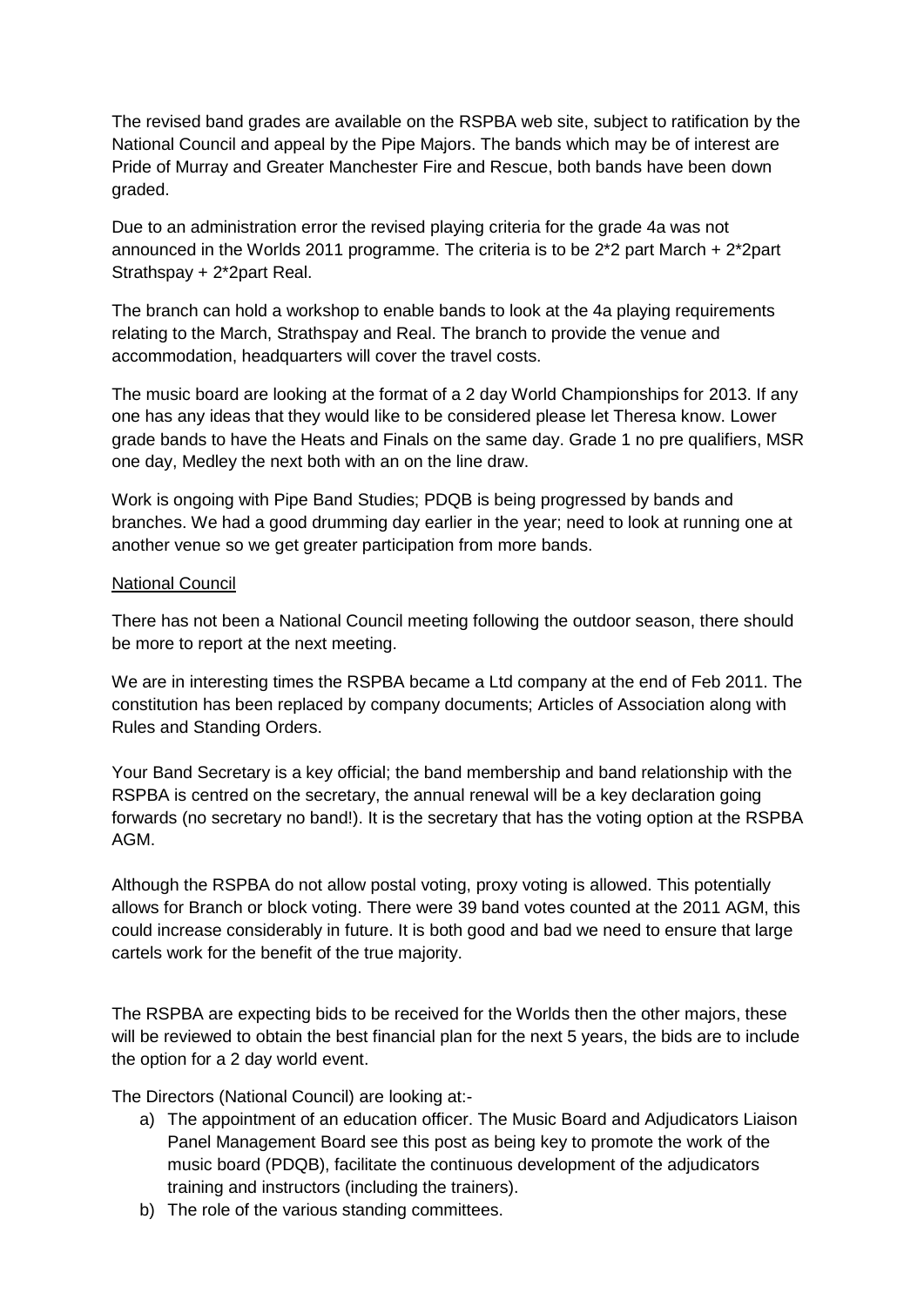- c) The relocation of RSPBA headquarters to a venue that represents aspirations of the organisation.
- d) Review of the format of the World Pipe Band Championships, 260+ bands is becoming too large an entry to manage.

## Treasurers Report

We are continuing to keep costs down as much as possible. Slight increase expected on last year's expenditure, due to the flight times resulting in overnight hotel costs as well as hold luggage costs. Use of medals instead of trophies is also helping

The branch continues to be in a healthy state, the Solo piping generated a profit, while the solo drumming a minor loss. We have made a profit on the year of £255.98 as can be seen in the spreadsheet circulated.

Paul Brown will prepare a profit/loss statement from the spreadsheet so this can be submitted to headquarters before the branch AGM.

## **2012 Branch Competitions.**

- 1. Solos Sunday 26<sup>th</sup> Feb 2012 at Oldham and Scottish Pipe Band. Piping - Harry Stevenson.
- 2. Solo Drumming (Snare and Tenor) Saturday 10<sup>th</sup> March 2012. Venue required to get more of the branch involved. Drumming - David Brown, Adrian Hoy.
- 3. Drumming Workshop date and venue to be agreed. Adrian Hoy
- 4. Trio Piping Saturday 24 March at Sheffield. Piping – Jim Wark/David Clarke/??
- 5. Mini Bands / Open Drumming Saturday 14<sup>th</sup> April 2012 at Birkenhead Piping Cameron Edgar Drumming TBD

Learning points: could do with more bands / entries. In the case of the Tenor competition could possibly use CD music to encourage entries as a Side / Piper would not be physically required.

Need to amend the solo entry form, the late entry fee should be payable per contestant not band. Appreciate the need to encourage entries but we need to balance this against those who commit early to make the events financially viable.

Trophies to be returned at the first branch meeting of the year to avoid them being missing at a competition.

Trophies to be collected in uniform.

Restrict tuning up time in solos, specify on entry form.